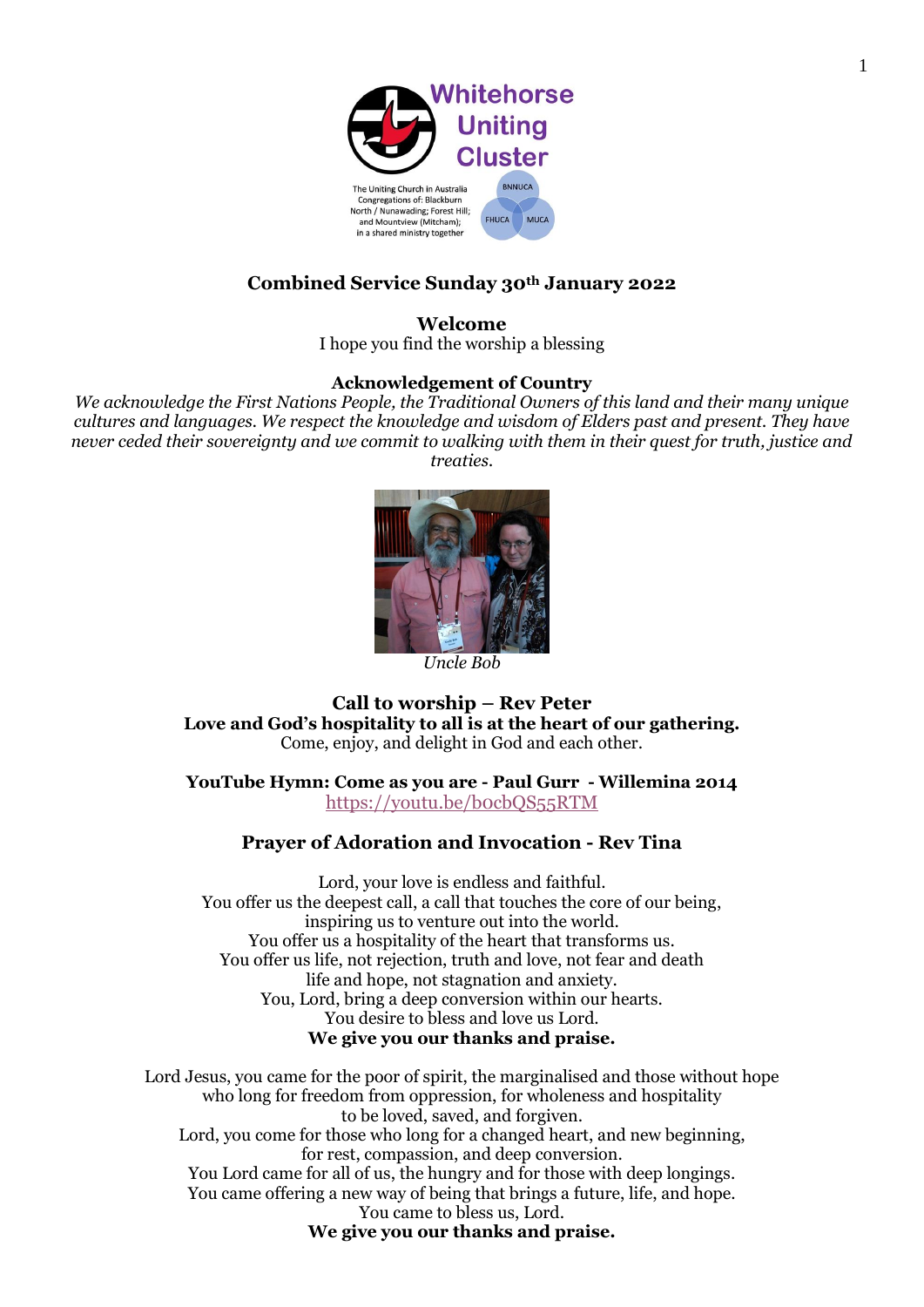Holy Spirit, ever there for us, provoking us to change our mindset, helping us venture out of our comfort zones, so, others may see the light of Christ, shining within us. Holy Spirit, you never let us give up or lose hope, you gently awaken our soul, like a midwife, giving us courage to embrace all Jesus calls us to be. You fill us with compassion, so our hearts go out to those who suffer. You inspire us to offer a radical hospitality that changes lives, by blessing us, you make us a blessing for God and others. **We give you our thanks and praise.**

### **Prayer of Confession – Rev Tina**

Lord if we haven't loved or offered hospitality If we cannot or have not forgiven or asked forgiveness give us the grace to receive or offer forgiveness help us make a fresh start and a new beginning change our hearts O Lord. As we come before you now in this moment of silence with all that troubles our hearts, bless us Lord

*Moment of Silence* 

Hear then Christ's words of grace to us "Your sins are forgiven" **THANKS BE TO GOD**

### **Meditation on Jesus' Hospitality – Rev Tina**



*Did not our hearts burn when we journeyed with Him, when he shared the gospel with us? Were not our eyes opened, when he offered us hospitality?* 

I invite you to find a quiet place where you will not be disturbed. Make yourself comfortable, placing your feet firmly on the ground and hands resting on your lap and closing your eyes, just slightly, to shut out any bright light.

Notice any sounds around you.

Sound of birds, the humming of passing cars or the sound of someone beside you breathing softly. Notice the sounds, then let them float away, like clouds passing through the sky.

> Begin to notice your breathing. Allow it to slow down, noticing your tummy, rising and falling allowing your lungs to fill gently and naturally.

Breathing in slowly, then allowing your lungs to empty naturally.

Breathing out any tension or worries you may be feeling, allowing your lungs to fill with God's peace.

Imagine you're sitting beside Jesus Where he is listening to the deep longings of your heart, longings to be loved and accepted Longings for peace

Breathing out any worries Breathing in peace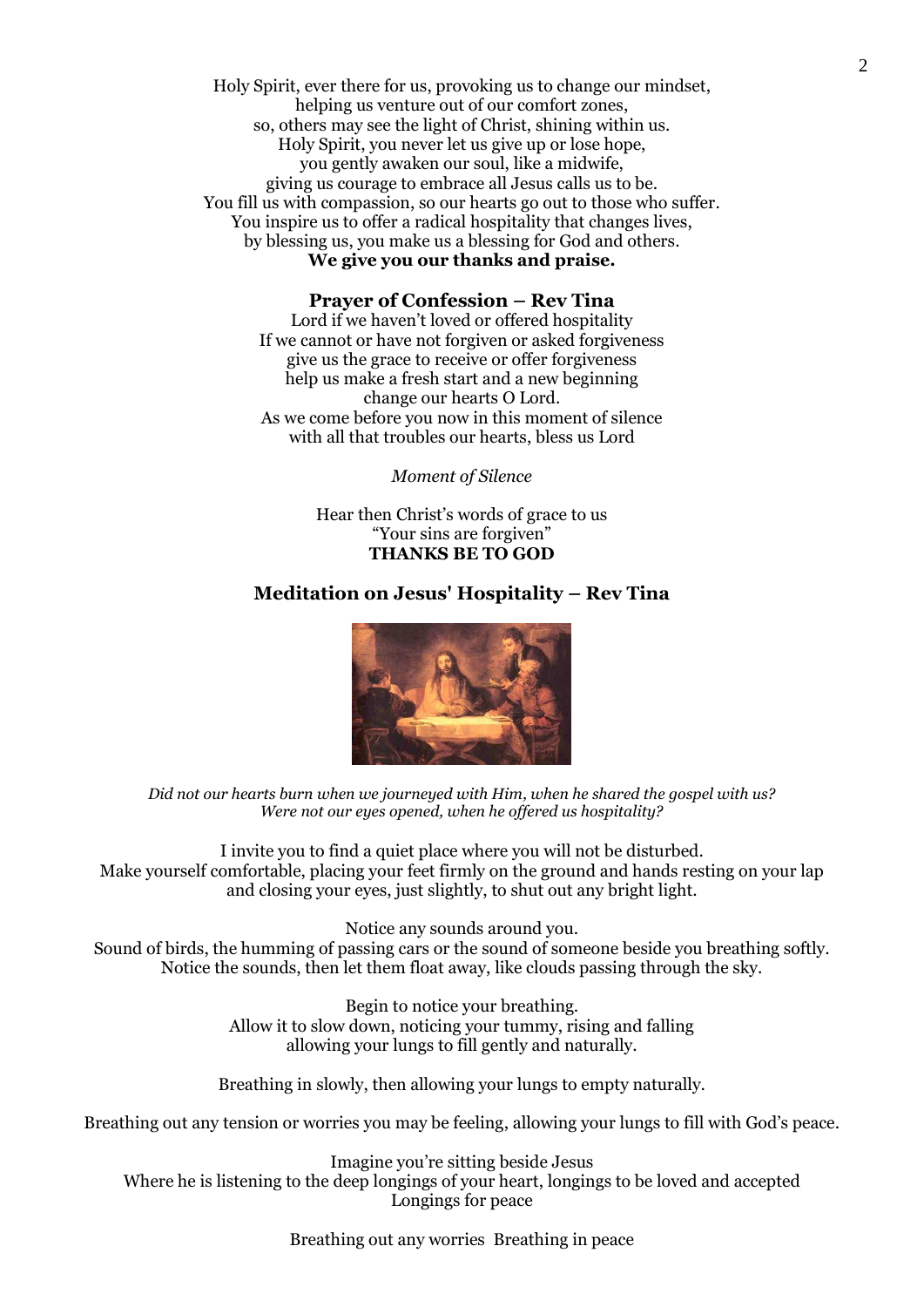Imagine Jesus looking at you Offering you grace and blessing

Breathing in His peace Breathing out any worries Giving Jesus all your weariness

> Stay with this peace Just for a moment Know you are loved

*Silence for a moment* 

*I invite you to come back to the present moment with this gift of peace from Jesus a gift you can carry for the rest of this pandemic and return to, whenever you need peace*

**YouTube Hymn: O Love that will not let me go 2020 Fountainview Academy**

<https://www.youtube.com/watch?v=TvA6PYa54sg>



**Prayer**  Come Holy Spirit, open our hearts to the gospel today, amen

## **Readings**

#### **1 Cor 13:1-13**

**13** If I speak in the tongues of mortals and of angels, but do not have love, I am a noisy gong or a clanging cymbal. **<sup>2</sup>**And if I have prophetic powers, and understand all mysteries and all knowledge, and if I have all faith, so as to remove mountains, but do not have love, I am nothing. **<sup>3</sup>** If I give away all my possessions, and if I hand over my body so that I may boast,[\[a\]](https://www.biblegateway.com/passage/?search=1+cor+13%3A1-13&version=NRSV#fen-NRSV-28653a) but do not have love, I gain nothing. **<sup>4</sup>** Love is patient; love is kind; love is not envious or boastful or arrogant **<sup>5</sup>** or rude. It does not insist on its own way; it is not irritable or resentful; **<sup>6</sup>** it does not rejoice in wrongdoing but rejoices in the truth. **<sup>7</sup>** It bears all things, believes all things, hopes all things, endures all things. **<sup>8</sup>** Love never ends. But as for prophecies, they will come to an end; as for tongues, they will cease; as for knowledge, it will come to an end. **<sup>9</sup>** For we know only in part, and we prophesy only in part; **<sup>10</sup>** but when the complete comes, the partial will come to an end. **<sup>11</sup>**When I was a child, I spoke like a child, I thought like a child, I reasoned like a child; when I became an adult, I put an end to childish ways. <sup>12</sup> For now we see in a mirror, dimly, **b** but then we will see face to face. Now I know only in part; then I will know fully, even as I have been fully known. **<sup>13</sup>**And now faith, hope, and love abide, these three; and the greatest of these is love.

#### **Luke 4:21 – 30**

**<sup>21</sup>** Then he began to say to them, "Today this scripture has been fulfilled in your hearing." **<sup>22</sup>**All spoke well of him and were amazed at the gracious words that came from his mouth. They said, "Is not this Joseph's son?" **<sup>23</sup>** He said to them, "Doubtless you will quote to me this proverb, 'Doctor, cure yourself!' And you will say, 'Do here also in your hometown the things that we have heard you did at Capernaum.'" **<sup>24</sup>**And he said, "Truly I tell you, no prophet is accepted in the prophet's hometown. **<sup>25</sup>** But the truth is, there were many widows in Israel in the time of Elijah, when the heaven was shut up three years and six months, and there was a severe famine over all the land; **<sup>26</sup>** yet Elijah was sent to none of them except to a widow at Zarephath in Sidon. <sup>27</sup> There were also many lepers<sup>[\[a\]](https://www.biblegateway.com/passage/?search=Luke+4%3A21-30&version=NRSV#fen-NRSV-25083a)</sup> in Israel in the time of the prophet Elisha, and none of them was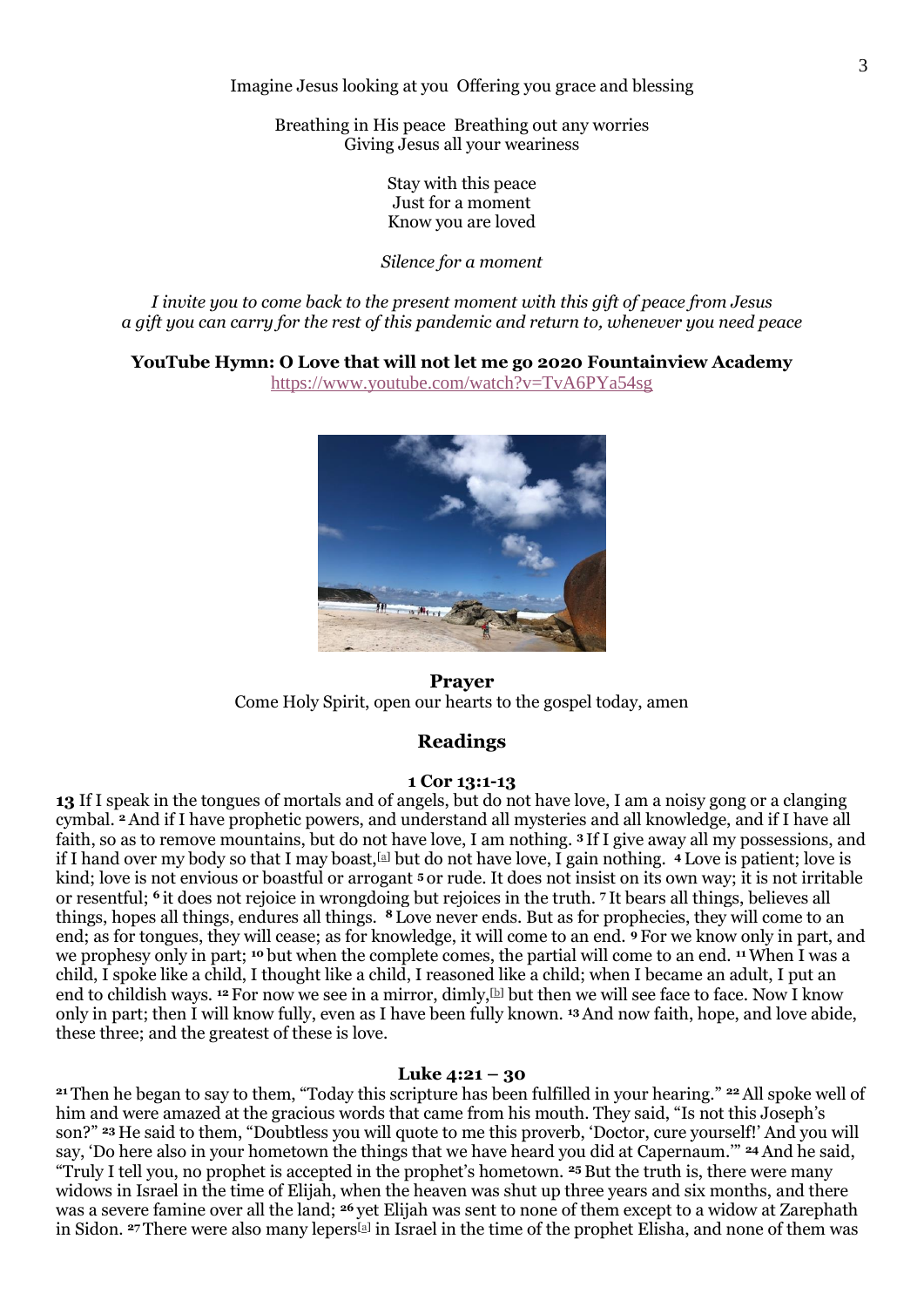cleansed except Naaman the Syrian." **<sup>28</sup>**When they heard this, all in the synagogue were filled with rage. **<sup>29</sup>** They got up, drove him out of the town, and led him to the brow of the hill on which their town was built, so that they might hurl him off the cliff. **<sup>30</sup>** But he passed through the midst of them and went on his way. ©NRSV National Council of the Churches of Christ in the USA. Used by permission. All rights reserved worldwide.

## **Questions for Reflection**

### **Let's explore together: some questions to discuss and go deeper – Rev Pete**

What encouragement is there in this/these readings for us? What warning is there in this/these readings for us? What is God asking you to do and what excuses are you using?

**YouTube Maori singing Hallelujah 2017 from Lemotu Va'a**

<https://youtu.be/jIqxkh2zNwg>

### **Hallelujah (Leonard Cohen) – Jamie Brown-Hart & Canadian Virtual Choir Canada (Josh Tamayo) 2021**

Memories from last year's Lockdown 2021 – An amazing time of creativity which all of us journeyed through

<https://youtu.be/XIDim9aYWds>

**Hallelujah best version eva – Young people singing (Murf waima 2012) <https://youtu.be/k-cSVO0TS0A>**

> **Reflection- Rev Tina** *In the name of the Father, the Son, and the Holy Spirit, amen.*



No one likes to be rejected. It causes a deep wound or opens one. Yet, Jesus seems to provoke rejection by those who know him. Why?

Perhaps it's to break free of the mindset of the people in his synagogue who were from his hometown, a small village called Nazareth, who at first, approved of what Jesus said to them and said, "*Is not this Joseph's son?"*

Jesus' cousin, John, baptised him in the Jordan river and he now knows he is God's beloved Son after the Holy Spirit came upon him, then drove him into wilderness to be tested and now, filled with the Holy Spirit, draws him home, where he comes to the synagogue on the Sabbath and declares his mission and ministry to those who know him as Joseph's son.

Jesus seems to provoke and insult his own people. He infers they are of little faith, shallow, and shares from Isaiah, accounts of God not blessing his people when Elijah and Elisha came to villages and that they too, will not be blessed by God, because Prophets are not accepted in their hometown by those who know them. This enraged them.

Jesus knew and revealed to those who stood before him the shallowness of their faith. He knew there was no possibility of deep conversion of heart amongst his own people. He knew they desired to stay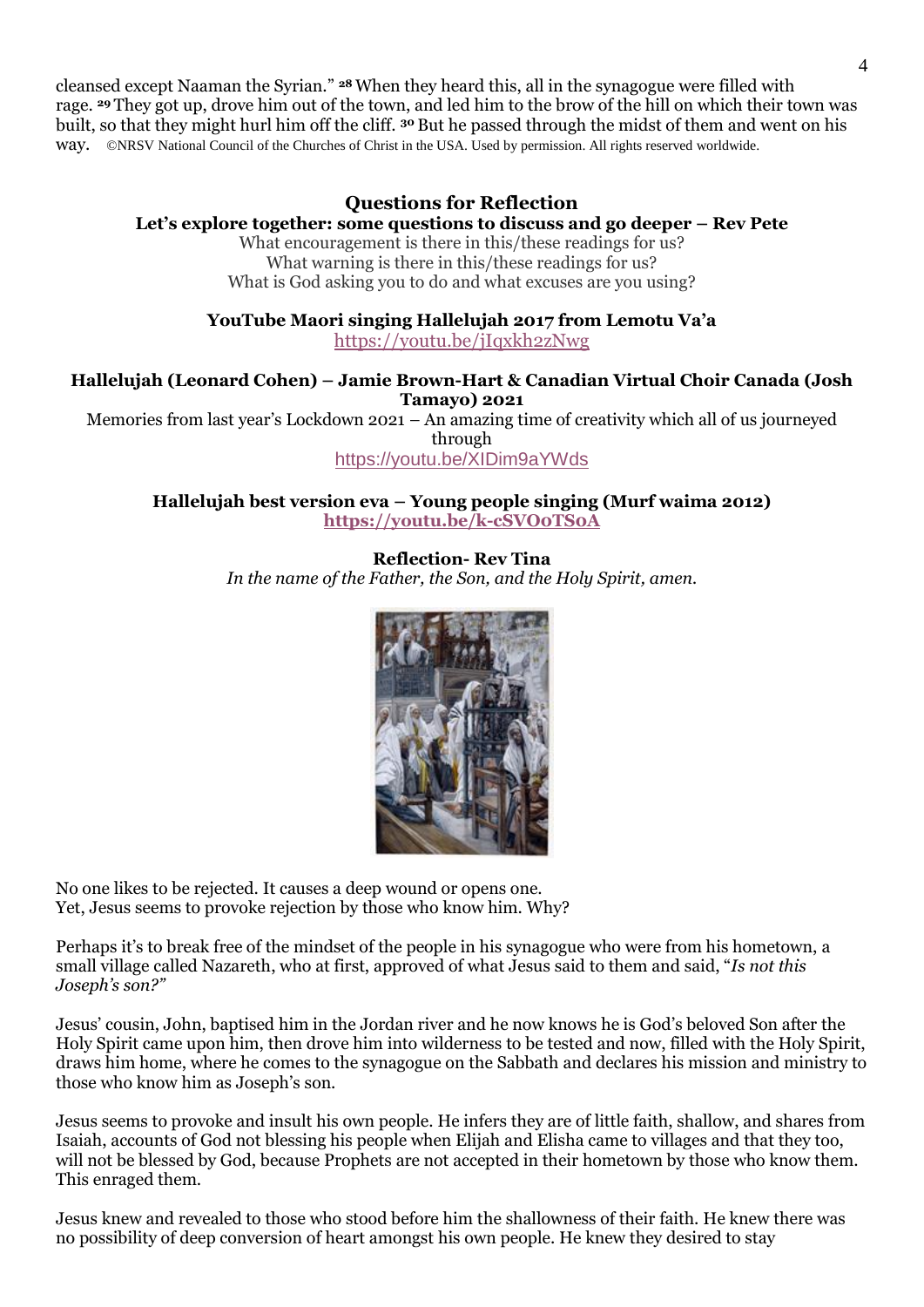comfortable and within their own mindset where they lived their lives, as they always had. When Jesus confronts them about their unwillingness to change and open their minds to his mission, call and identity, they are enraged even more. Perhaps the people felt not being blessed by God meant God didn't love them or they didn't love God enough. This would have made them angry, so angry they wanted to reject the young man they had loved and knew as Joseph's son.

I wonder why Jesus provoked them. What is going on here? Jesus may remind us of a young adult breaking free of their parents and the small town they live in, to go out into the world to grow, to change their mindset and make a difference in the world. This is a rite of passage for many young adults. But this is not why Jesus provoked his own people where they became so enraged they wanted to kill him. More than this is going on here than Jesus breaking free.

Themes of acceptance and rejection of the hospitality of God offered through Jesus' ministry are central to Luke's gospel. Jesus declares God is offering hospitality to all and it's not only about meals. It's a radical life-changing hospitality of the heart that brings about a deep conversion. It's a hospitality of God where all are accepted and not judged. All are welcome. Whenever this hospitality is offered there's always a possibility of it being rejected or accepted.

Those who listened to or read the gospel of Luke knew it wasn't about Jesus being Joseph's son. It was about him being God's son, where God had first claim on him, not the people of his hometown. To embrace his call, mission and ministry, Jesus had to leave home and resist any attempt to confine and control him or make him a local prophet.

Jesus isn't going to receive hospitality from his own people. Not after what he said to them. No one likes the inner thoughts of their hearts exposed, especially when they don't want to change.

So, I wonder what the gospel has to say to us today. Is it about staying on the journey of faith and persevering?



I don't think so. We do not journey alone. We journey together, with Jesus and one another. At times it's like the Emmaus walk. We walk together with Jesus, listening to his teachings and reflecting on his birth, life, death, and resurrection and at times we know him, and our hearts burn and sometimes his words provoke us and invite us to go through the garden gate, and far away from home, where we encounter the unknown and uncertainty.

*Leunig (used with permission)*



*Leunig (used with permission)*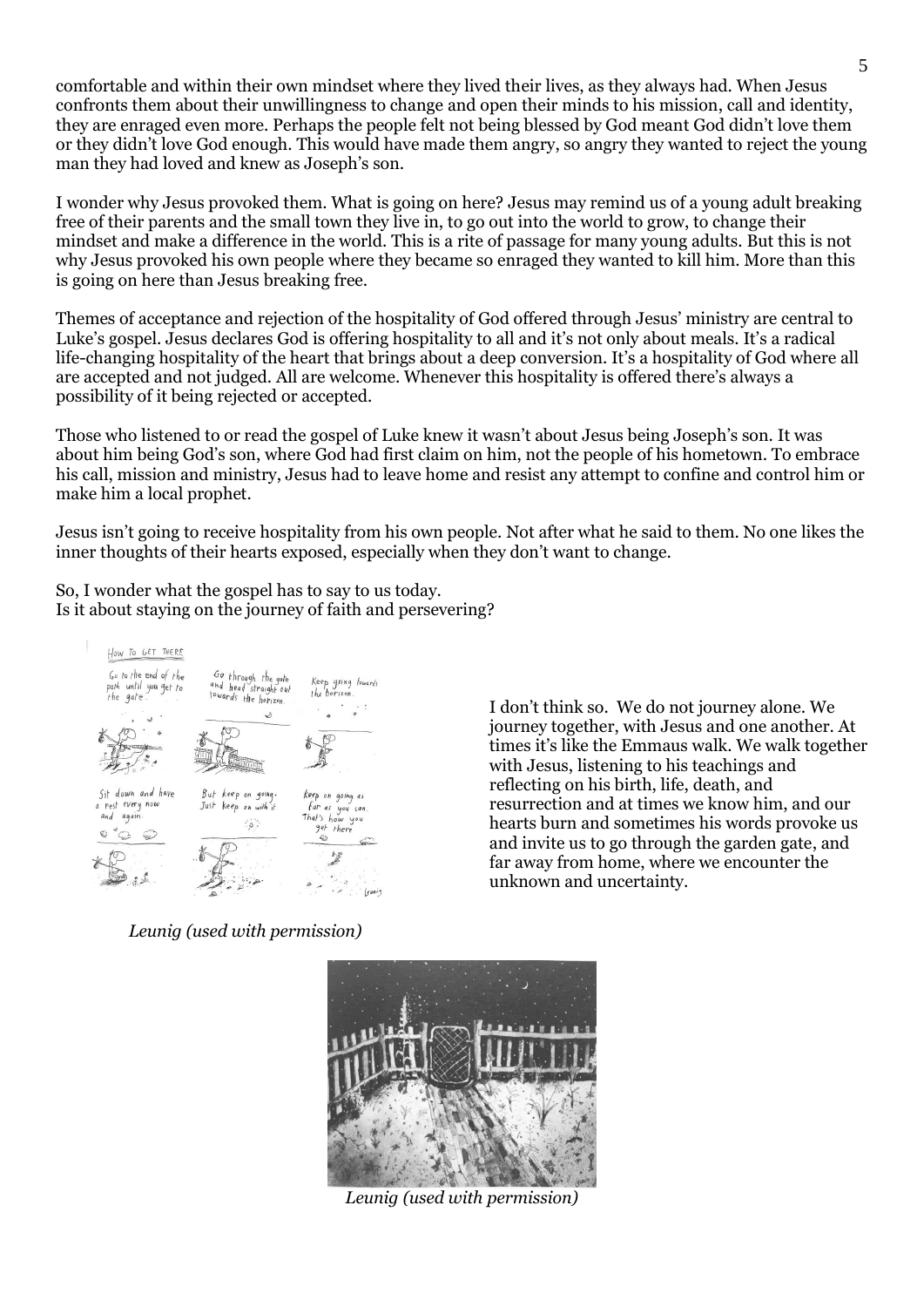A bit like life now, as we live through the pandemic, with all its uncertainty and anxiety, that forces us to address many issues in life, in order to adapt and remain resilient. Perhaps Jesus is provoking or inviting us to go deeper and experience conversion, so we can receive the hospitality of God.

Jesus declared God's hospitality was for all, especially the outsider, the "other", the marginalised, the hurting, the oppressed and the broken hearted and spiritually poor who hunger to know God. Jesus begins his ministry in his hometown in the synagogue on the Sabbath with a declaration of his mission and then goes out into the world to begin it. We will hear that his next step is to call disciples, some of whom were simple fishermen, who became fishers of people for God. May we be provoked to embrace Jesus' mission where we offer the hospitality of God to friend and "other".



## **Quiet Moment**

**Prayers of the People – Margot Kemke** 

Dear Heavenly Father, we bring our prayers before you today, our prayers for people all around the world, for those in our own country close to home, for our friends, our families and for ourselves.

We thank you for our freedom to worship and gather together as followers of Jesus, and we intercede for those who need your grace and compassion.

We pray especially for our leaders, Federal, State and local, who have great responsibilities for governing our country, for caring for the welfare of less fortunate citizens and ensuring peace and security for all. May they feel your encouragement and grace as we support them with our prayers.

Today we pray for the people of the Eastern Mediterranean countries of Cyprus, Greece and Turkey and for their national and spiritual leaders. The majority in Cyprus and Greece are Christian and in Turkey, Muslim. We pray for continuing prosperity and peace, and in Turkey, for media freedom and a lessening of human rights abuses especially among refugees.

We pray also for the ministers and leaders, and the congregations at St Mark's Anglican Church, Forest Hill, the Grace Faith Community, Nunawading, Uniting AgeWell at Box Hill and our three Cluster congregations here at Mountview, Forest Hill and Blackburn North-Nunawading. Help us all to serve our communities with our Outreach programmes and to care for each other with love and compassion. We pray for any who are needing medical treatment, for those who are isolated and lonely, and for those who are tired and overworked. Comfort them and heal them, we pray. We ask for many blessings for all those who are beginning their school year this week, and we pray that this year's studies will not be interrupted again by the pandemic which is still with us.

O Lord, hear our prayers, spoken and unspoken, which we bring to you from our hearts with humility. We pray as you taught us:

# **The Lord's Prayer**

*Our Father in heaven, hallowed be your name, your kingdom come, your will be done, on earth as in heaven. Give us today our daily bread.*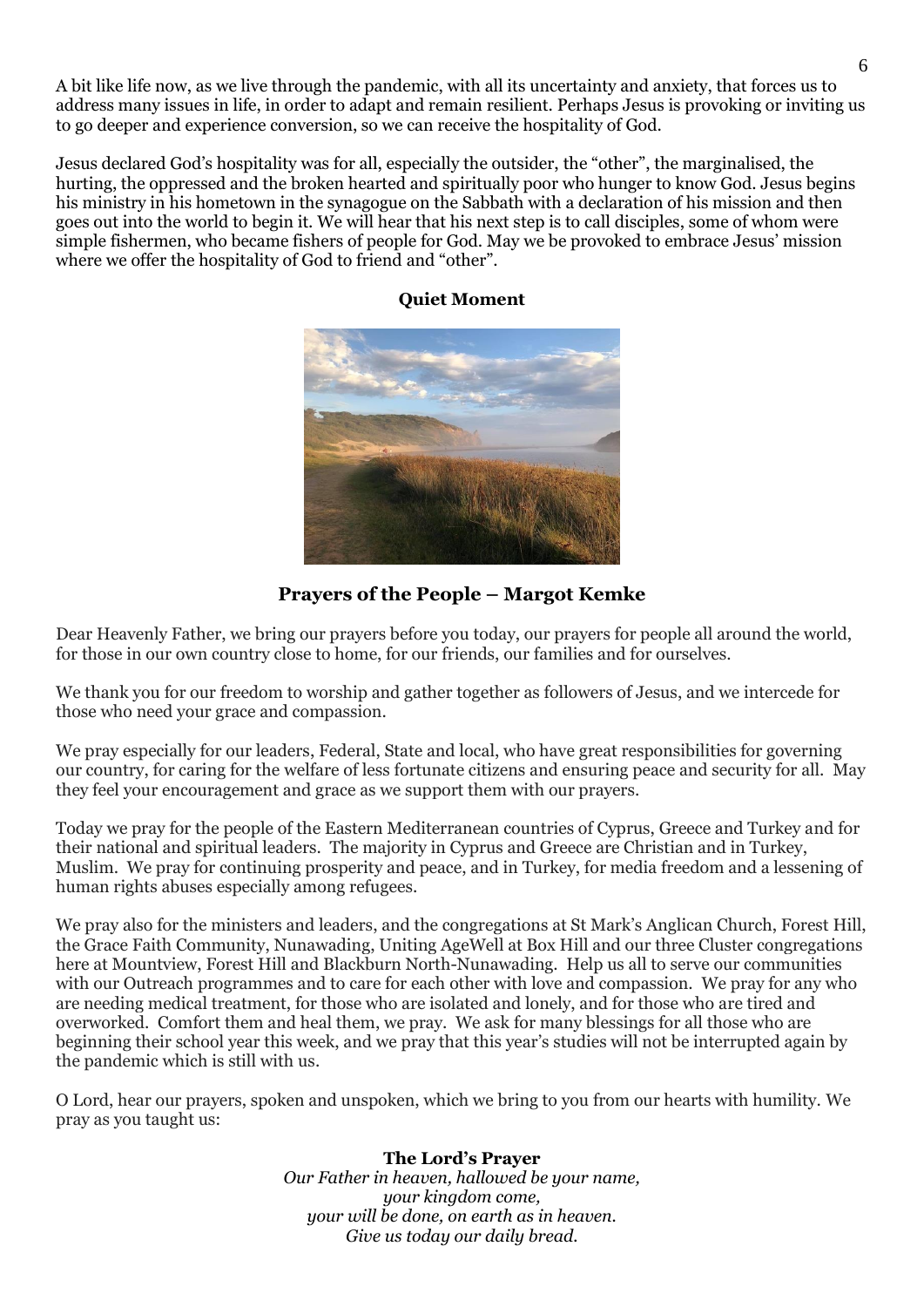*Forgive us our sins as we forgive those who sin against us. Save us from the time of trial and deliver us from evil. For the kingdom, the power, and the glory are yours now and forever. Amen.*

### **Offering Prayer**

*(This Prayer is about offering up ourselves and giving thanks to God for all we have)* Lord and giver of every good thing we bring to you our lives and gifts for your kingdom all for transformation through your grace and love, made known in Jesus Christ our Saviour, amen

### **Blessing and commissioning – Rev Peter**

#### **Quote: By a British Politician**

"When we assumed office four years ago we stood on the edge of the precipice. Since then, we have taken a giant leap forward". As quoted by Prime Minister Tony Blair during a White House Toast on 5th February 1998 (I think).

### **Quote: Martin Luther King Jnr.**

"When I speak of love, I am not speaking of some sentimental and weak response, I am speaking of that force which is ... the supreme unifying principle of life".

God's love is at the heart of all our gathering. It is known in the love we show each other and those we meet. Let us step forward, over the edge, into this new way of living together, trusting in the Spirit and following in the way. Amen

> **YouTube Hymn – I the Lord of Sea and Sky Daniel O'Donnell 2009 (Memories 64)** <https://youtu.be/VyHTkGrLicg>



### **Pastoral Care tips – Rev Tina**

How do we offer hospitality during the pandemic? These are challenging times when our hospitality needs to be radical. The invitation is to reach outside of the familiar, to "others" and risk rejection. That means welcoming anyone who we name as "other" than us, the stranger, the homeless, the undesirable, the outsider, lonely and the hurting and wounded in our community outside the four walls of our church buildings. Guests, whether neighbour or stranger are crucial to the making of our hearts. We need "other" people to grow as the people of God. Our faith calls us to be an outsider to our society. Consider the story of the good Samaritan. According to the story, Jewish people excluded Samaritans. Jesus taught that the outsider, the Samaritan, was the one who had compassion. Jesus has left us with values and ethics, that can guide us through life.